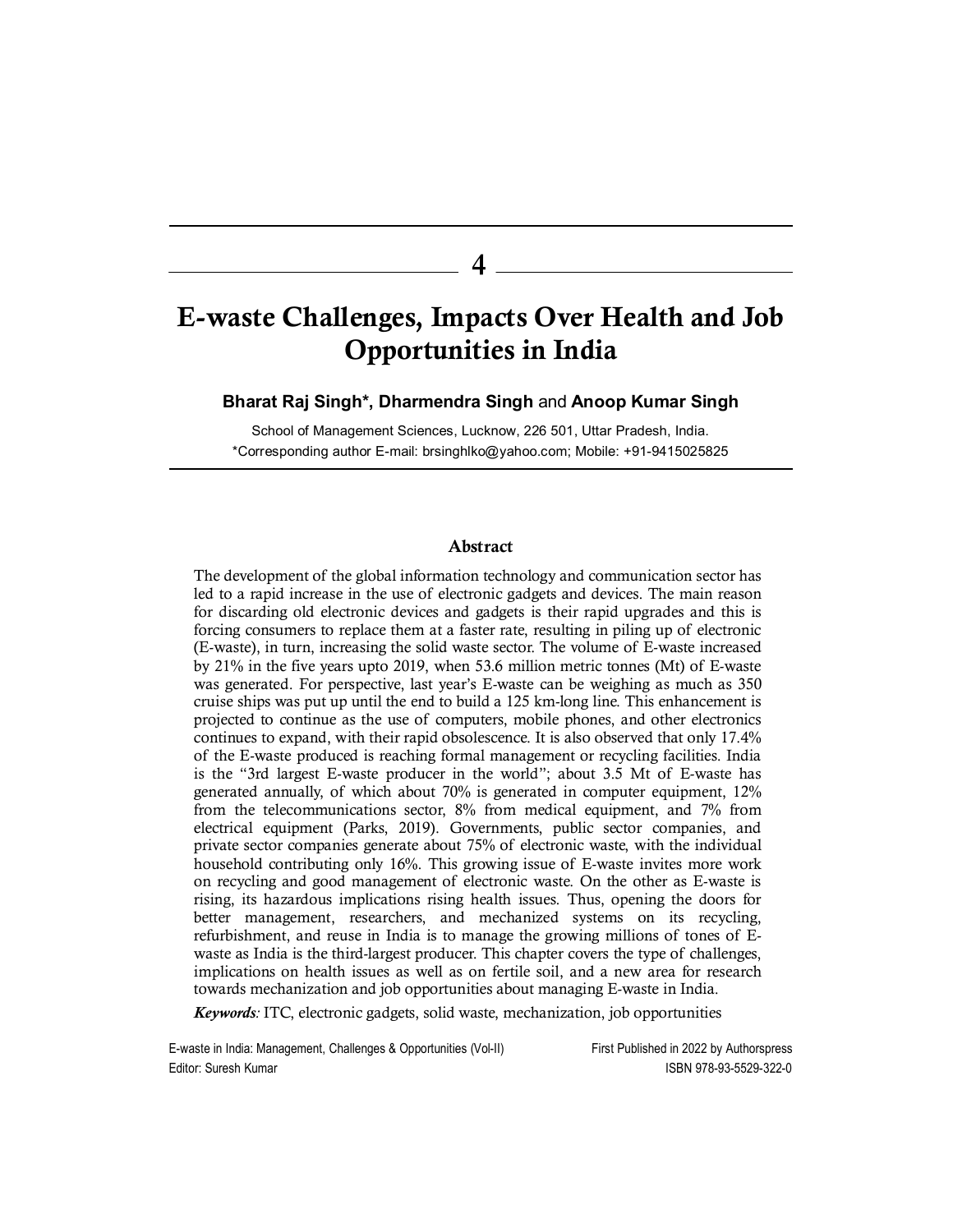# Introduction

Growth in the information technology and communication (ITC) sectors has led to a rapid increase in the use of electronic equipment. The rapid upgrades of electronic products are forcing users to discard old electronic products very fast, which, in turn, add E-waste to the solid waste stream. The growing E-waste problem demands greater emphasis on E-waste recycling and better E-waste management. Electronic waste or E-waste is generated when electronic and electrical equipment becomes unfit for its original use or exceeds the expiration date (WEEE, 2019). Examples of E-waste (when unfit for use) are computers, servers, mainframes, monitors, compact discs (CDs), printers, scanners, copiers, calculators, fax machines, battery cells, cellular phones, transceivers, TVs, iPods, medical devices, washing machines, refrigerators, and air conditioners. These electronic components are increasingly replaced with new models due to rapid technological advancement and the production of new electronic components. This has led to a rapid increase in E-waste production (Figure 1). People turn to newer models and the life of the products has also become shorter.

E-waste usually consists of metals, plastics, cathode ray tubes (CRTs), printed circuit boards, cables, etc. Valuable metals such as copper, silver, gold, and platinum can be recovered from E-waste if they are processed scientifically. The presence of toxic substances such as liquid crystals, lithium, mercury, nickel, polychlorinated biphenyls (PCBs), selenium, arsenic, barium, brominated flame retardants, cadmium, chrome, cobalt, copper, and lead makes it very dangerous if E-waste is treated destroyed and processed in a crude manner by primary techniques. E-waste is a huge threat to humans, animals, and the environment. The presence of heavy metals and highly toxic substances such as mercury, lead, beryllium, and cadmium pose a significant threat to the environment, even in very small amounts.



Figure 1 E-waste Generated After Obsoleting

Consumers are the key to better management of E-waste. Initiatives like Extended Producer Responsibility (EPR); Design for the Environment (DFE); Reduce, Reuse, Recycle (3Rs), a technology platform to connect markets to facilitate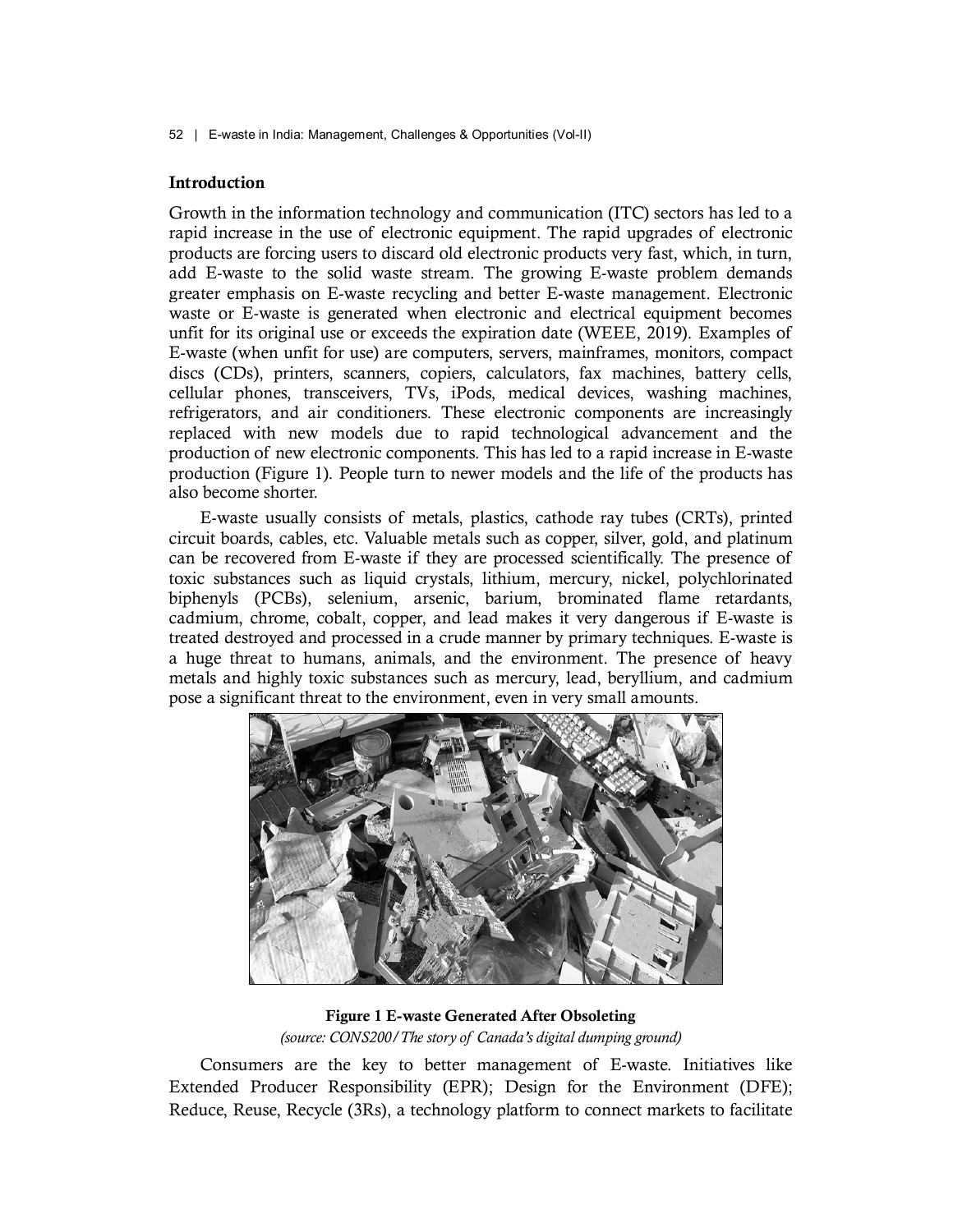a circular economy, aims to encourage consumers to dispose of their E-waste correctly, increase reuse and recycling rates, and adopt sustainable consumer habits. In developed countries, high priority is given to E-waste management, while in developing countries it is difficult to fully adopt or replicate E-waste management of developed countries and many related problems including lack of investment and technically skilled human resources. In addition, there is a lack of infrastructure and appropriate laws specifically to deal with E-waste. Also, there is an inadequate description of the roles and responsibilities of the stakeholders and institutions involved in E-waste management etc. In 2016, the Ministry of Environment, Forest and Climate Change (MoEFCC) issued updated E-waste (management) rules, which came into the siege of E-waste in India.

# Challenges in India About E-waste Management and Recycling

E-waste, as important a task as it sounds, is not easy. This is something that has started in India in past decades and for a vast country like India, it is understandable for India to face certain challenges for the purpose of e-recycling. Challenges that include,

# a) Volume of E-waste Generated

The production of E-waste at about 1.7 lakh tons per year ranked India and stood fifth. But in the year 2019, India accounted for the third-highest E-waste producer after China and U.S.A.

# b) Participation of child Employment

In India, around 4.5 lakh working children between the ages of 10 and 14 are believed to be involved in various E-waste activities and without adequate protection in various campuses and rehabilitated workplaces. Therefore, there is an urgent need to bring effective legislation to prevent the entry of children in the E-waste market – its collection, classification, and distribution.

# c) Unemployment Law

There is no public information on the Pollution Control Committee (PCC) in the case of most of the State Pollution Control Boards (SPCBs) or Union Territory websites for the State. Approximately 15 out of the 35 PCBs/35 PCCs do not have Ewaste related information on their websites, their point being a visible public connector. The basic E-waste Rules and guidelines are also needed to be uploaded. If there is no information on their website, especially the details of recycling personnel and E-waste collectors, residents, and waste producers who are losing their garbage and do not know how to fulfill their responsibility. Therefore, e-management is a failure ineffective implementation of the Waste Management Regulations.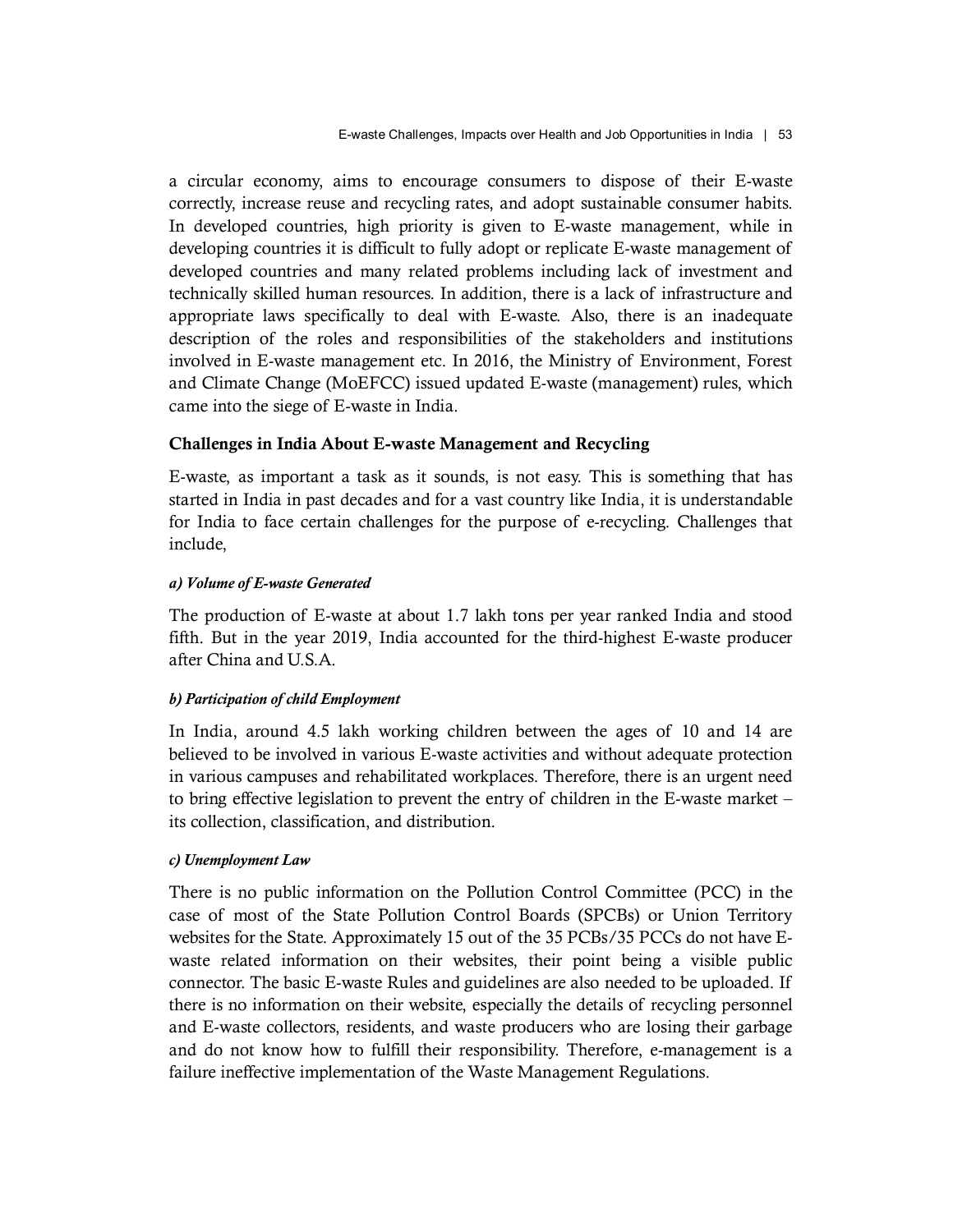# d) Lack of Infrastructure

There is a big difference between the current renovation and the collection of sites and the amount of E-waste that is generated. There is no collection and retrieval of items available. Recycling facilities are also lacking.

# e) Health Risks

E-waste contains more than 1,000 toxic substances, which pollute the soil and groundwater. Exposure can cause headaches, irritability, nausea, vomiting, and eye pain. Recyclers can suffer from kidney and emotional problems. Out of ignorance, they risked their lives and their environment (E-waste is releasing toxic, 2018).

# f) Lack of Incentive Programs

No clear guidelines exist for the management of E-waste for the informal sector. And there is no incentive to entice those involved in the legal process of E-waste management. The conditions in the informal reform sector are much worse than in the formal sector. There are no plans to encourage producers to do something to manage E-waste.

# g) Negative Awareness and Empathy

Limited access and notification regarding disposal after setting an expiration date. And only 2% of people think about the impact on the environment when discarding their old electrical and electronic equipment.

# h) Importation of E-waste

Import of waste equipment arriving in India – In developed countries, 80% of Ewaste is exported to developing countries like India, China, Ghana, and Nigeria for recycling.

# i) Decentralisation Involved

The lack of cooperation between the various authorities responsible for the management and disposal of such waste includes non-municipal participation.

# j) Security Results

Lifelong computers often contain sensitive personal information and bank account information, which, if not removed, leaves room for fraud.

# k) High Cost of Setting up Re-uses Space

Furthermore, the study also noted that renewable technology projects (including steel and non-ferrous metal refining) are at a major economic disadvantage compared to basic process activities and are generally not economically viable. Legal recycling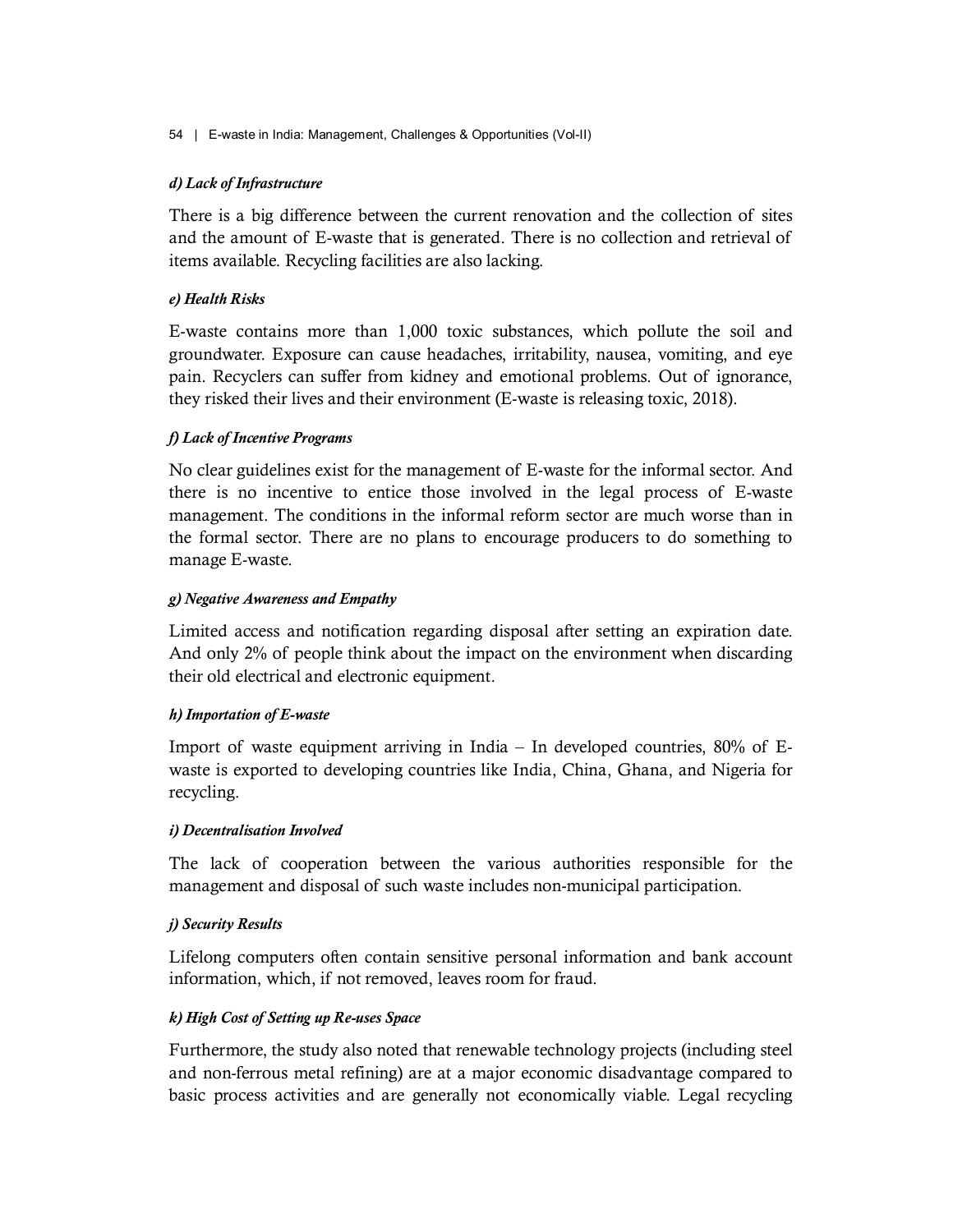companies in India are limited to pre-processing E-waste material among others, where the crushed waste is exported to mines outside India. The formal sectors in India will still need to be utilized to use state-of-the-art waste recycling technology due to garbage collection problems and in part because of the difficulty of making a profit with high investment in high-tech and expensive technology. E-waste Challenges, Impacts over Health and Job Opportunities in Indon<br>
E-waste Challenges, Impacts over Health and Job Opportunities in Ind<br>
where the crushed waste is exported to mines outside India. The formal sec<br>
Indi

The government should encourage research into hazardous waste management, environmental monitoring, and the development of hazardous waste management and standards.

The Minister of State for Electronics and IT, Shri Rajiv Chandrasekhar informed the Parliament (Lok Sabha) on Dec. 08, 2021, that more than 3.54 Mt of E-waste was collected and processed in the financial year 2020-21, up from the previous 2.24 lakh tonnes, was excessive. In the previous year (Fig. 2). Based on the annual reports submitted by 35 State Pollution Control Boards (SPCBs)/Pollution Control Committees (PCCs) to the Central Pollution Control Board (CPCB), 22,700.33 tonnes of E-waste was collected and processed in the financial year 2016-17, 69,413.619 tonnes in the financial year 2017-18, 1,64,662.993 tonnes in the financial year 2018-19, 2,24,041 tonnes in the financial year 2019-20 and 3,54,540.7 tonnes in the financial year 2020-21.



Figure 2 Over 3.54 Lakh Tonnes of E-waste Collected and Processed in FY21 in India

# End of the E-waste Generation

Electronic waste generation can't be ended as such there is no method developed for this issue so far. It can however be recycled by adapting more convenient ways and its challenges and opportunities can go hand in hand like rights and duties. Most of the time, it is noticed that whenever a challenge for the country at large develops that becomes an area of opportunity provided proper solutions are laid down for such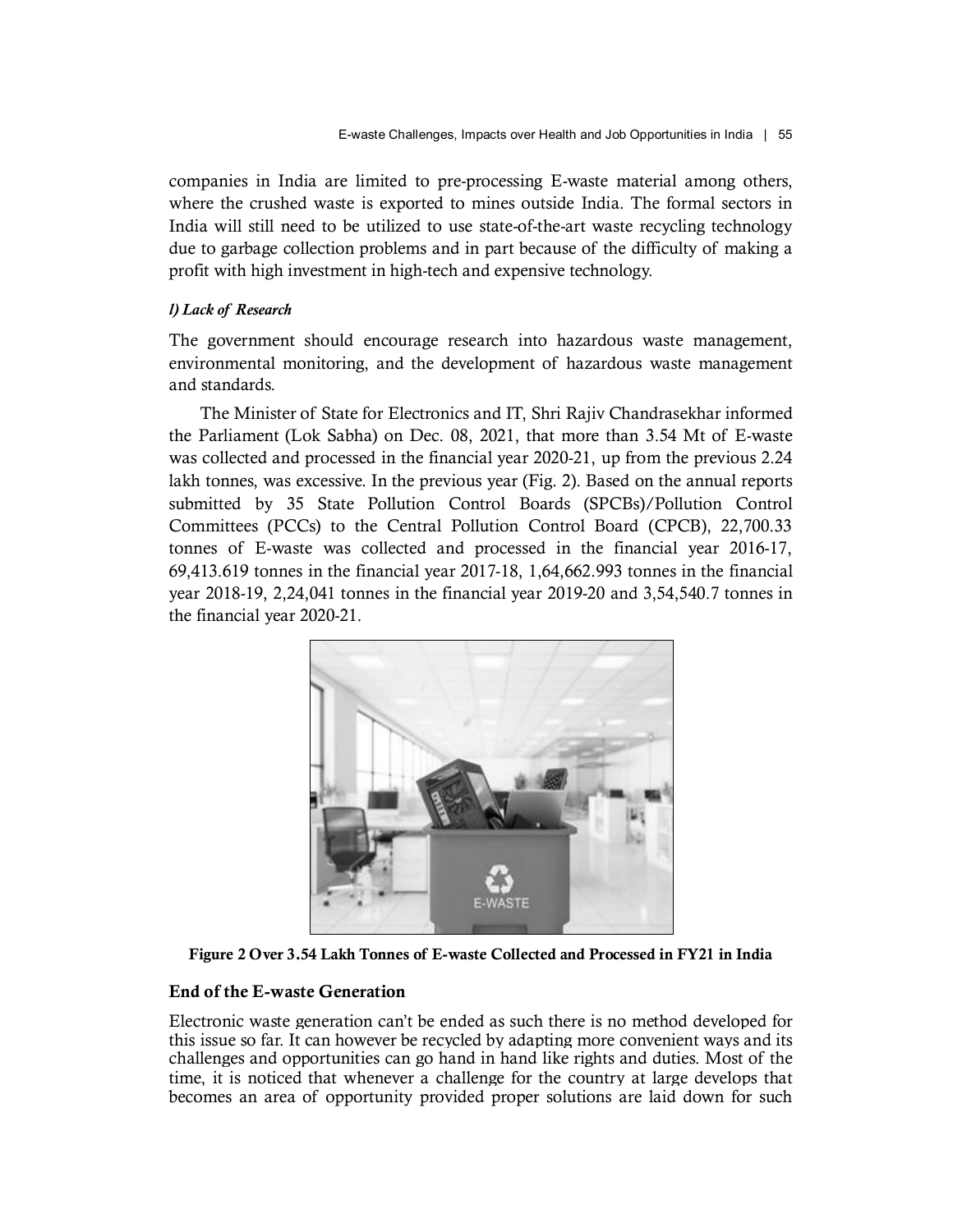challenge. There is no doubt that E-waste has increased in the past decades and these numbers will go on increasing in the coming times, which opens up a huge area of opportunities for the recyclers of E-waste. Electronic and equipments are designed in such a way that they would be used for 3-4 years only and then will have to be recycled and the statics themselves shows that India is the  $3<sup>rd</sup>$  largest country that generates 3.2 Mt (India, 2019) and this would increase in the coming times (Park, 2019). Some suggested solutions to the existing problems related to E-waste are:

- (i) Trained managers: Employees want that a reputable labor team supplier shall briefly explain the expectation of the job and shall then manage the workers. This would make the employees happy so that they do a good job and keep their job. This would help to a large extent in the problem of employee retention as well.
- (ii) Domestic legal framework: To address the deficiencies in the import of E-waste and ensure that the framework addresses the issue of importing E-waste for recycling and reuse. There is also a definite need to address the safe disposal
	- of household waste.<br>• Recycling shall be tied up with take-back products.
	- Investments that shall attract the re-cycling sector.
	- Linking of activities of the informal sector with formal sector activities.
	- Promotion of technologies for recycling, like adequate ESM technology and incorporation of precautionary principles.
- (iii) Collection depots: As in the example of British Columbia, the actual influx of used electronic items begins at authorized collection depots. Enter contracts in over 100 locations in B.C., receiving authorized items, where they are usually tiled and folded in type (computer, television, etc.), are sent to the assembly center. Most of the B.C. Collection centers also serve as bottles and beverages that can be brought back to the centers while generating more business than the e-scrap side of the work.
- (iv) Consolidation points: Consolidation points are a common practice in the logistics world. They allow less than load (LTL) to be integrated into full load to provide efficient transportation efficiency. In the BC model, the next step behind the collection center is the assembly center. For a company interested in this type of business integration, port departments to facilitate loading and unloading of truck handling equipment and a secure storage area for bulk products are needed. For some authorities, integration opportunities are also available.
- (v) Basic recycling: In recycling materials, a recycling 25,000-square-foot facility with more than 100 employees, incoming debris is removed from pallets and recycled by equipment operators in the workplace and the appropriate pallet bin is packed in including areas such as circuit boards, metal, plastic, and glass. For larger companies, the need to protect reputation and credit as well as corporate confidential information is considered.
- (vi) *Secondary process*: Clean items are sent to other tasks for further processing. Some of these materials, such as copper, may generate revenue for recycling raw materials, while other materials, such as glass, that will be reused will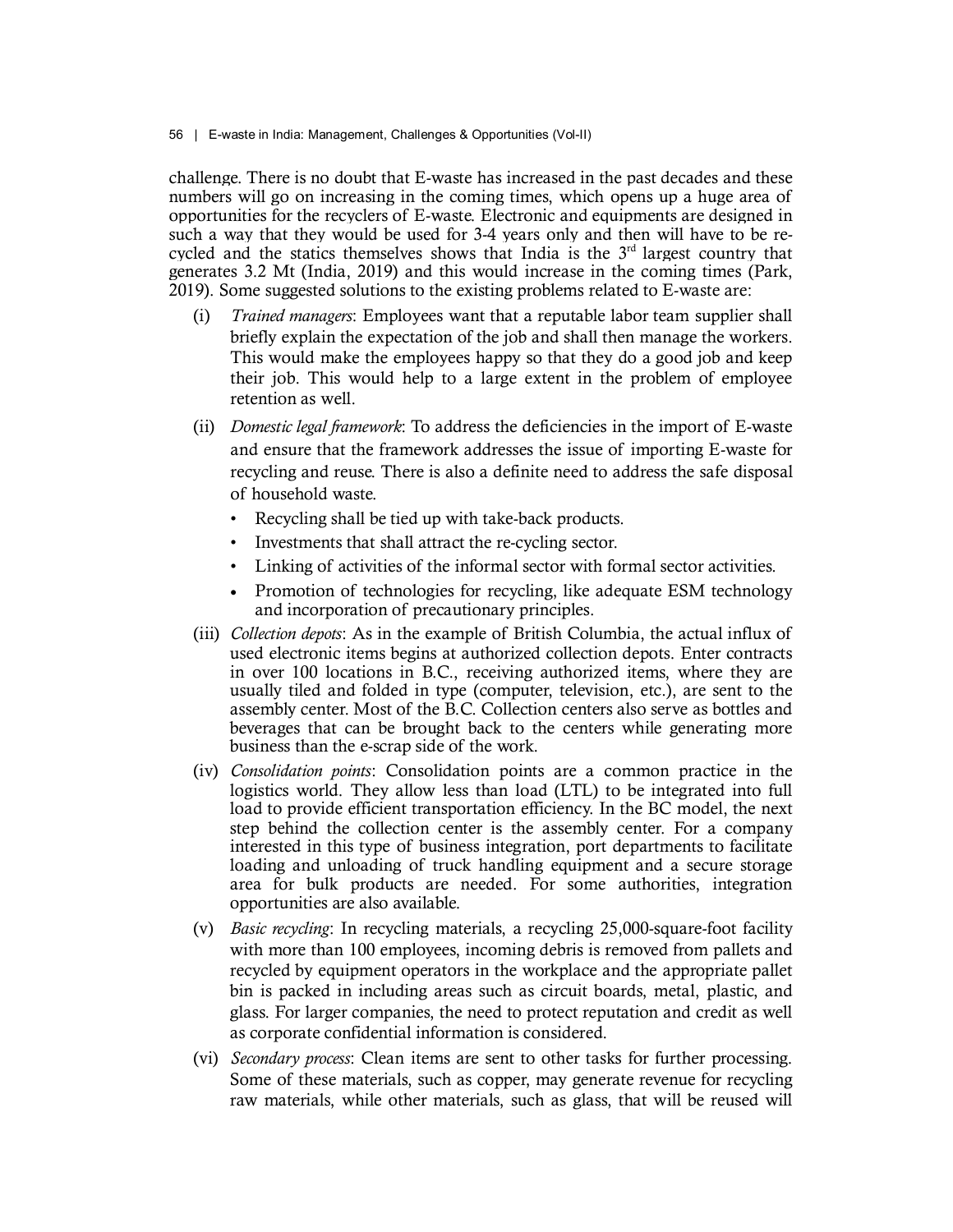pay for better processing. Another way to continue the release of material is the use of cutting machines, which separate the electrical debris to facilitate the release of the material. The extraction is aided by a number of filtering technologies including magnets, vibrations, optical devices, and eddy currents.

E-waste recycling is an important issue and must be dealt with caution and on an urgent basis. The government of the country shall provide the recyclers with adequate technologies and solutions to the challenges faced by them in the process of recycling.

# Impact of E-waste on Human Health

Workers aiming to recover valuable materials such as copper and gold are at risk of exposure to more than 1,000 harmful substances, including lead, mercury, nickel, brominated flame retardants, and polycyclic aromatic hydrocarbons (PAHs). For an expectant mother, exposure to toxic E-waste can affect the health and development of her unborn child for the rest of her life (Brun, 2013). Potential adverse health effects include negative birth outcomes, such as stillbirth and premature birth, as well as low birth weight and height. Exposure to lead from E-waste recycling activities significantly decreased neonatal behavioral neurological assessment scores, attentiondeficit/hyperactivity disorder (ADHD), behavioral problems, changes in child disposition, sensory integration difficulties, is associated with and reduced cognitive and language score. Other adverse child health effects associated with E-waste include changes in lung function, respiratory and respiratory effects, DNA damage, impaired thyroid function, and an increased risk of certain chronic diseases later in life, such as cancer and heart disease.

"Marie-NolBrune Dries, the WHO's lead author on the report, said: "A child who ate just one chicken egg from Agbogbloshi, a waste site in Ghana, was consuming 220 times the European food safety authority, last year's E-waste – weighing as much as 350 cruise ships, kept till the end to make a line 125 km long. This growth is projected to continue as the use of computers, mobile phones and other electronics continues to expand along with their rapid obsolescence. Only 17.4% of the E-waste produced in 2019 reached formal management or recycling facilities, according to the most recent GESP estimates, with the rest illegally dumped in low – or middle-income countries, where it is recycled by informal workers. Appropriate collection and recycling of E-waste are important to protect the environment and reduce climate emissions.

In 2019, daily limit of chlorinated dioxins – "Improper E-waste management is the reason. It is a growing issue that many countries do not yet recognize as a health problem (Grant, 2013). If they do not act now, its effects will have devastating health impacts on children and will put a heavy burden on the health sector in the years to come".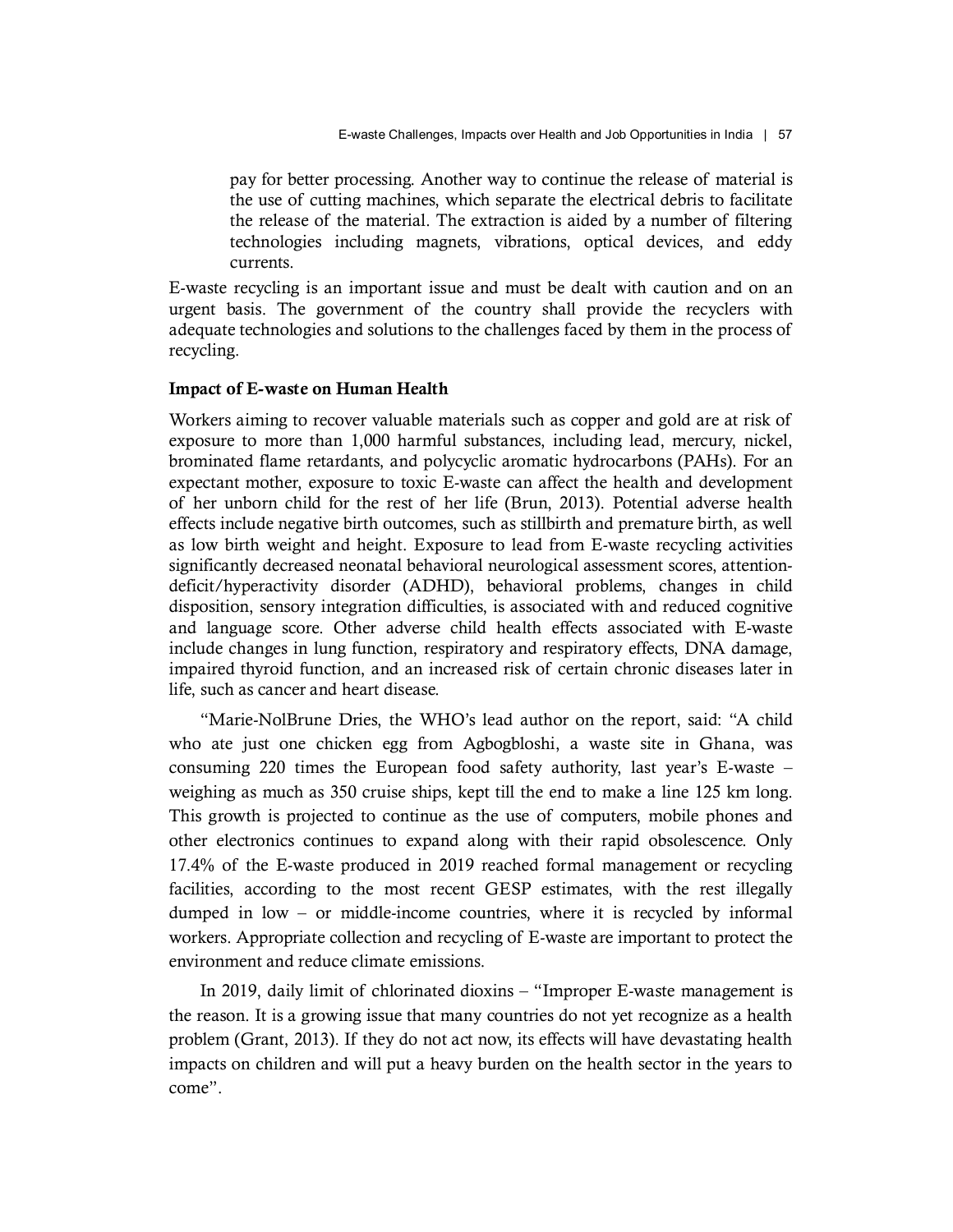

Figure 3 Worker's Dismantling E-waste

# A Rapidly Escalating Problem

The amount of E-waste is increasing globally. According to the global e-waste statistics partnership (GESP), they grew by 21% in the five years to 2019, when 53.6 million metric tons of E-waste was generated (Figure 3). For perspective GESP found that 17.4% of E-waste that was collected and recycled appropriately prevented the release of 15 million tons of carbon dioxide equivalents into the environment.

# Children and Digital Dumpsites

It calls for effective and binding action by exporters, importers, and governments to ensure environmentally fair disposal of E-waste and the health and safety of workers, their families, and communities; monitoring E-waste exposure and health outcomes; to facilitate better reuse of materials and to encourage the manufacture of more durable electronic and electrical equipment. It also calls on the health community to take action to reduce adverse health effects from E-waste, by building the capacity of the health sector to diagnose, monitor, and prevent toxic exposure among children and women, more raising awareness of the potential co-benefits of more responsible recycling, working with affected communities and advocating for better data and health research on the health risks faced by informal E-waste workers.

"Children and adolescents have the right to grow and learn in a healthy environment, and exposure to electrical and electronic waste and its many toxic components unquestionably impacts that right," said Dr. Maria Neira, Director, Department of Environment, Climate Change and Health, at the WHO. The health sector can demand that health concerns be central to E-waste policies by providing leadership and advocacy, conducting research, influencing policy-makers, involving communities, and reaching out to other sectors (Joon, 2019).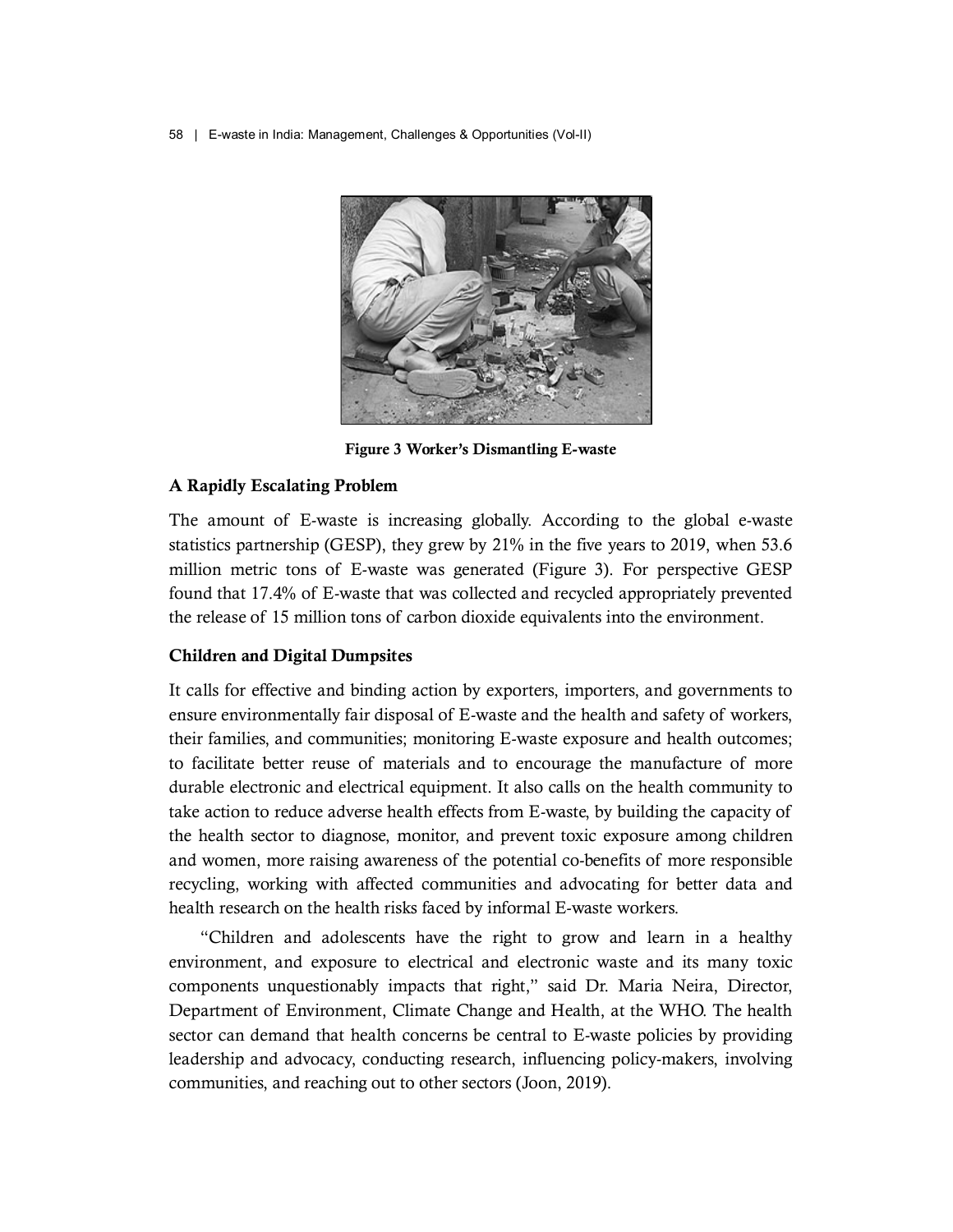A significant proportion of the E-waste produced each year is exported from high-income countries to low- and middle-income countries, where regulation may be lacking, or where regulation exists, may be poorly implemented. Here, E-waste is dismantled, recycled, and refurbished in an environment where infrastructure, training, and environmental and health safeguards may not exist or are poorly followed. This puts E-waste workers, their families, and communities at greater risk of adverse health effects from recycling E-waste (Monica, 2010).

E-waste presents a unique exposure scenario as people are exposed to complex mixtures of chemicals from multiple sources and through multiple exposure routes. William A. Suk, Ph.D., Branch Chief of the NIEHS Hazardous Substances Research Branch said "We know the toxicities and health implications of the individual components that make up E-waste, but we need to understand how these components potentially interact to affect human health".

E-waste is often exported to developing countries where workers use primitive recycling techniques such as acid leaching and cable burning to recover gold, silver, copper, and other valuable metals. Workers at so-called informal recycling centers are directly exposed to contaminants as they destroy discarded equipment. In addition, primitive recycling practices release polyaromatic hydrocarbons, dioxins, and other hazardous byproducts into the environment. This environmental pollution exposes neighboring communities to pollutants.

The review shows that exposure to E-waste is always harmful to human health; especially in children and pregnant women. WHO, in collaboration with NIEHS and other partners, recently launched an initiative to raise awareness and advance research on this emerging health threat as to how E-waste affects children's health?

# Three Scary Effects of E-waste

## 1) E-waste Negatively Impacts the Soil

First, E-waste can have a detrimental effect on the soil of an area. As E-waste breaks down, it releases toxic heavy metals. Such heavy metals include lead, arsenic, and cadmium. When these toxins get into the soil, they affect the plants and trees growing from this soil. Thus, these toxins can enter the human food supply, causing birth defects. As well as many other health complications (Chennai soil, 2019).

# 2) E-waste Negatively Impacts the Water

E-waste that is improperly disposed of by residents or businesses also leads to toxins in groundwater. It is groundwater that is at the bottom of many surface streams, ponds, and lakes. Many animals depend on these channels of water for nutrition. Thus, these toxins can make these animals sick and cause imbalances in the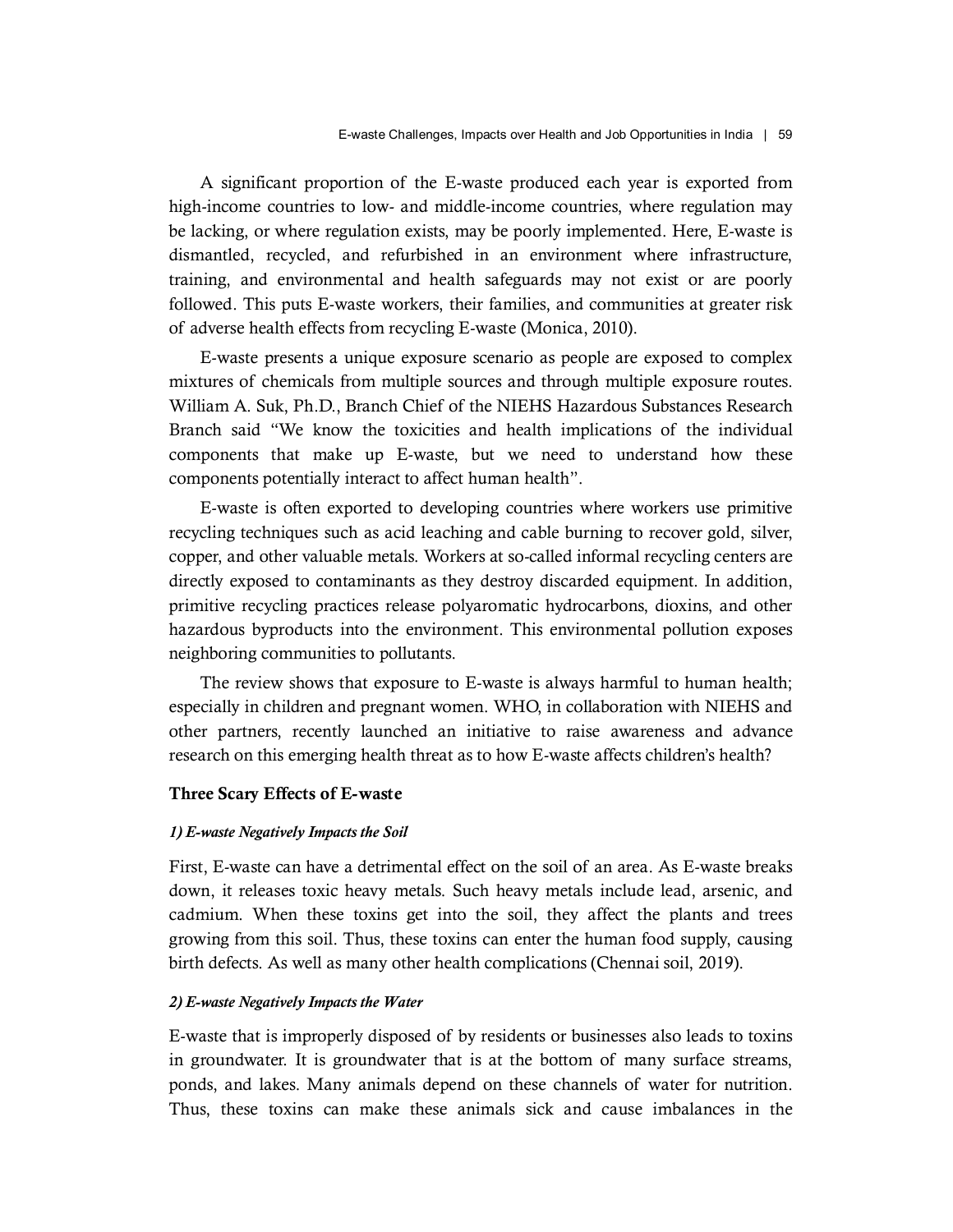planetary ecosystem. E-waste can also affect humans who depend on this water. Toxins such as lead, barium, mercury, and lithium are also known to be carcinogenic (E-waste Contaminants, 2019).

# 3) E-waste Negatively Impacts the Air

When E-waste is disposed of in a landfill, it is usually burned by incinerators on site. This process can release hydrocarbons into the atmosphere, which pollute the air that many animals and humans rely on. In addition, these hydrocarbons can contribute to a greenhouse gas effect, which many scientists consider to be a major contributor to global warming. In some parts of the world, desperate people sift through landfills to salvage E-waste for money. Nevertheless, some of these people burn unwanted parts such as wires to remove the copper, which can also cause air pollution (Maria, 2019).

Even though the long-term effects of E-waste are still unknown, it certainly has some negative effects on soil, water, and air quality. All these are essential parts of a healthy planet. A green E-waste recycling center can provide a disposal drop-off location for residents and pick-up service for businesses. Such centers and many others that have advanced technology and specialized technicians can do a great job of proper recycling of E-waste. These exercises will help bring the planet back to a state of equilibrium.

# E-waste Job Opportunities in India

In many Southeast Asian countries, garbage collection has increasingly become a private initiative. This has accelerated waste management. In India, it is still in the hands of corporations that are slow to implement the changes. But there is immense potential for development as far as engineering of the sites; organized methods of trapping and recycling methane are concerned.

## Career Prospects

E-waste management is a niche area in the West. There are many organizations that have done well by specializing in this field. Professor Anjan Raychaudhuri, Center for Entrepreneurship Development, IIM Calcutta says, "Environmental management and engineering is a well-established stream in the West. It is far less developed in India and the main thrust comes from NGOs and individuals concerned about the environment. The government seems rather slow in legislation and taking concrete steps. The young are, however, conscious of this emerging career prospect and are thinking closely on these issues. We have had a student who successfully runs an organisation that reduces energy waste while various groups have made plans for setting up ventures in the recycling of urban waste".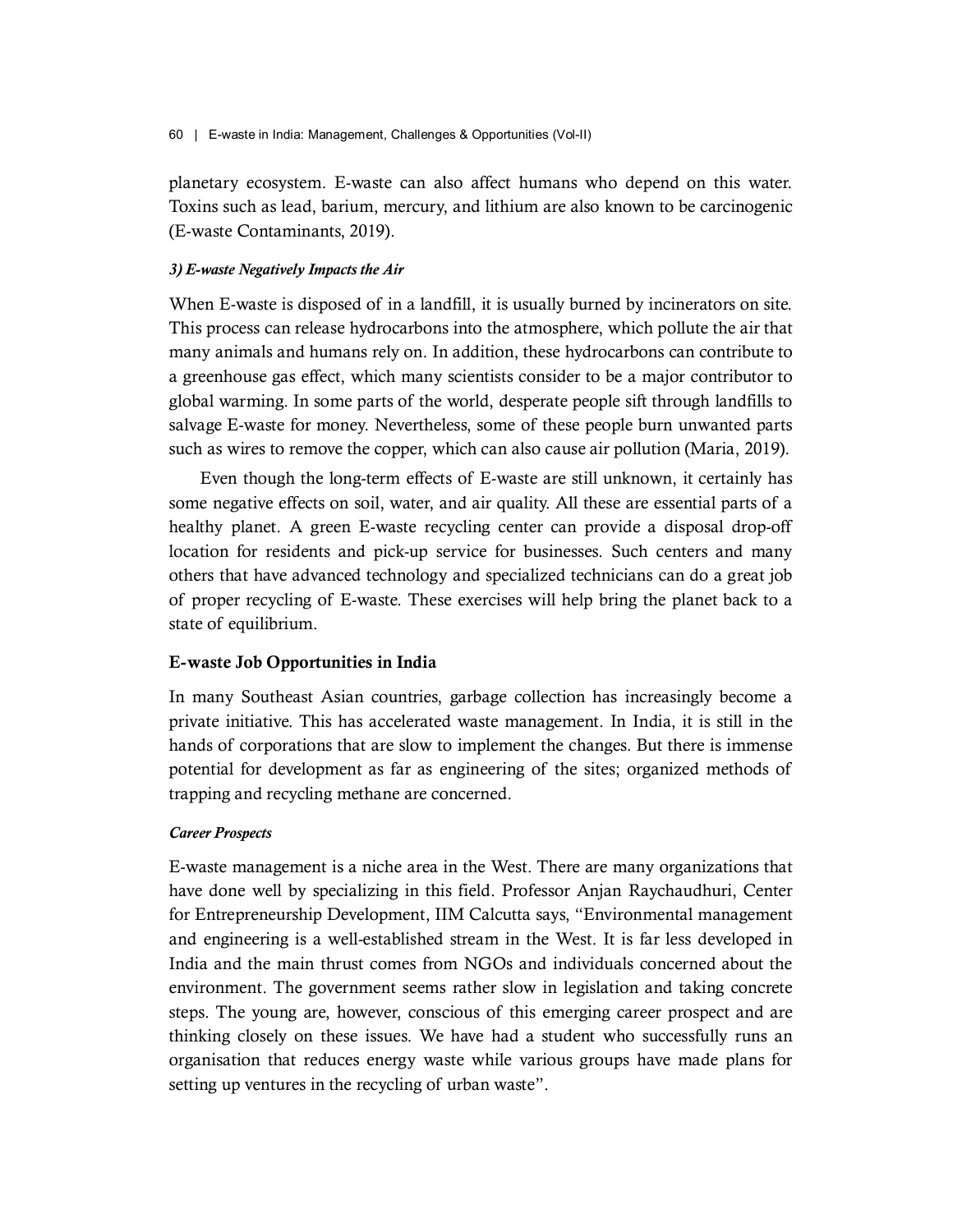#### Courses on Offer

While there are no formal courses available specifically on E-waste management, there are diploma courses in waste management that cater to this area of specialisation as well. At IIMC, many elective courses touch the field. Center for Environmental Studies has a very interesting syllabus on "Environmental Challenges in India' that covers all the aspects of dealing with waste. The public policy group also offers a course on urban management. There are also courses on entrepreneurship in NGOs, which cover initiatives in this area," says Raichaudhuri.

UNESCO has an academic program in this area, while many universities in the UK and US offer specialisations. Those with technical degrees like BE/B.Tech or ME and M.Tech can also pursue a course on environmental engineering or environmental management. Others can consider a BSc in Environmental Science or a Doctorate of Philosophy in Eco-Sustainability and Hazardous Waste Management. An added advantage would be a course on entrepreneurship if one is interested in going in for their own venture/NGO. A fresher wanting to join the industry can expect a minimum salary of Rs 15,000 and above. Those working on their own can also hope to earn something between Rs 20,000 and Rs 35,000 per month, while those with technical degrees can look at anything between Rs 30,000 and Rs 50,000.

In making the E-waste management industry, it can tackle environmental issues while generating employment and revenue. Therefore, everyone who falls in the GenY category can think beyond the white-collar job; and do their bit to make the environment better. They can do this not only by participating or deliberating at conferences and speech competitions but by taking initiatives to challenge carbon footprints. After all, managing a career and pursuing your passion can be the right combination.

# Half Million Jobs in India by 2025

The E-waste sector will generate 4.5 lakh direct jobs by 2025 and 1.8 lakh jobs in the allied sectors of transportation and manufacturing, according to the International Finance Corporation (IFC), a member of the World Bank Group. IFC, which has been working in the E-waste sector since 2012, under a program launched by it in 2017, has collected over 4,000 metric tonnes of E-waste from citizens and corporations and recycled responsibly under the program is gone (Figure 4).

Environment Ministry official Sonu Singh while praising IFC at the conference on 'E-waste Management in India: The Way Forward' said that the government is happy to see IFC's commitment in developing the sector in a responsible manner (Singh, 2017).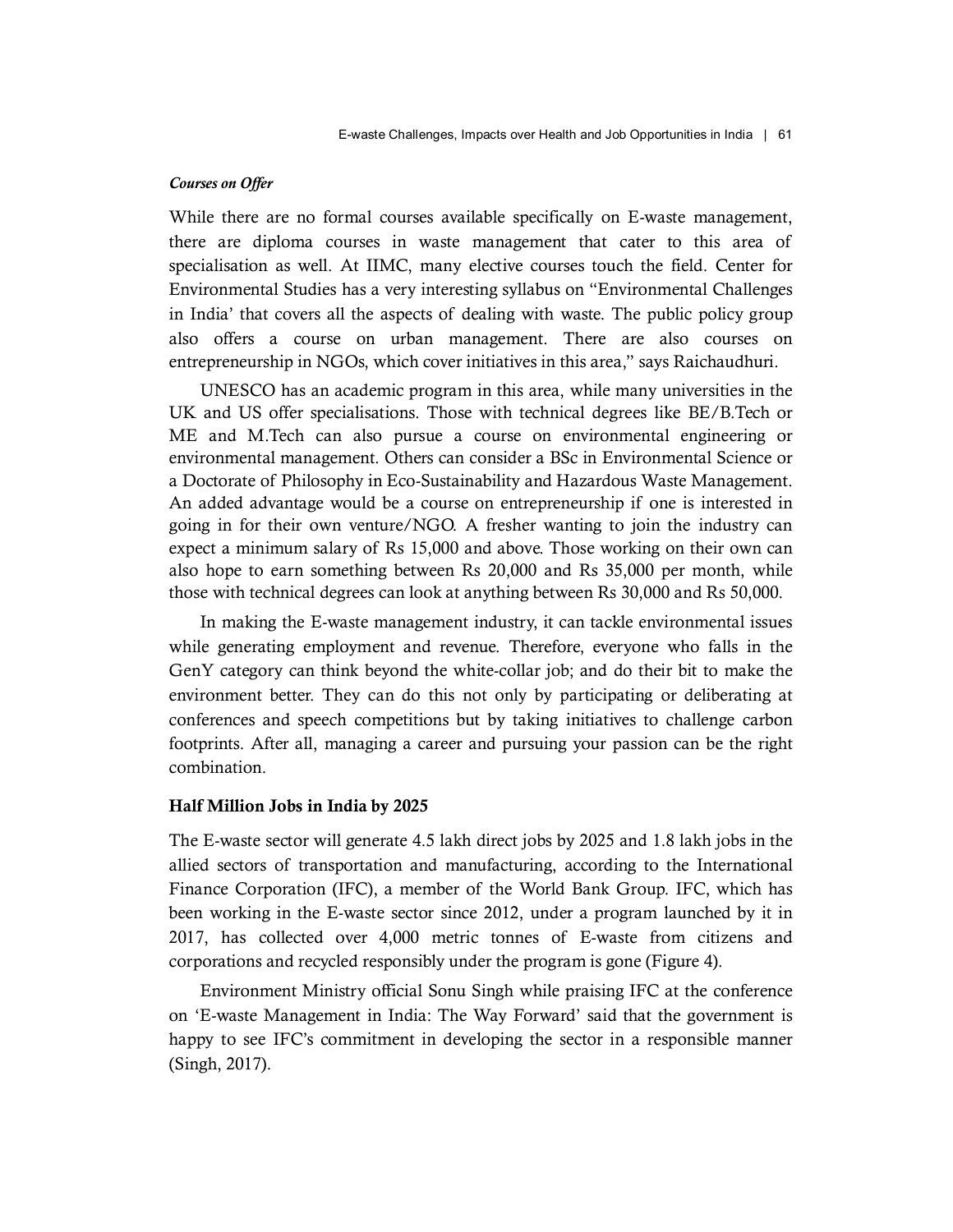

Figure 4 Need of E-waste Management

- The E-waste sector has significant potential to contribute to the country's economy and generate employment. The power and electronics industry is collaborating with the government and has taken a lot of initiatives to handle E-waste responsibly.
- If the responsibility is shared between the government, producers, and consumers of E-waste, efficient management of E-waste can be successfully achieved in India. "We are delighted to see IFC's commitment to helping this sector grow in a responsible manner," said Singh, Joint Director, Hazardous Substances Management Division, Ministry of Environment.

Electronic waste or E-waste is thrown to electrical or electronic equipment. Used electronics destined for reuse, resale, disposal, recycling, or disposal are also considered E-waste.

# Conclusion

From the study of the above chapter, we can find that E-waste has three scary effects:

- 1) Affects the soil because of its harmful effect on the soil of an area. When Ewaste breaks down, it releases toxic heavy metals.
- 2) Affects water when E-waste is not properly disposed of by residents or businesses, allowing toxins to enter groundwater.
- 3) Affects the air, when E-waste is disposed of in a landfill, it is usually incinerated by incinerators on site.

Soil, water, and air are the basic needs of survival of life. It should be addressed properly on the one hand and on the other hand, E-waste recycling should be handled scientifically and systematically so that the process generates employment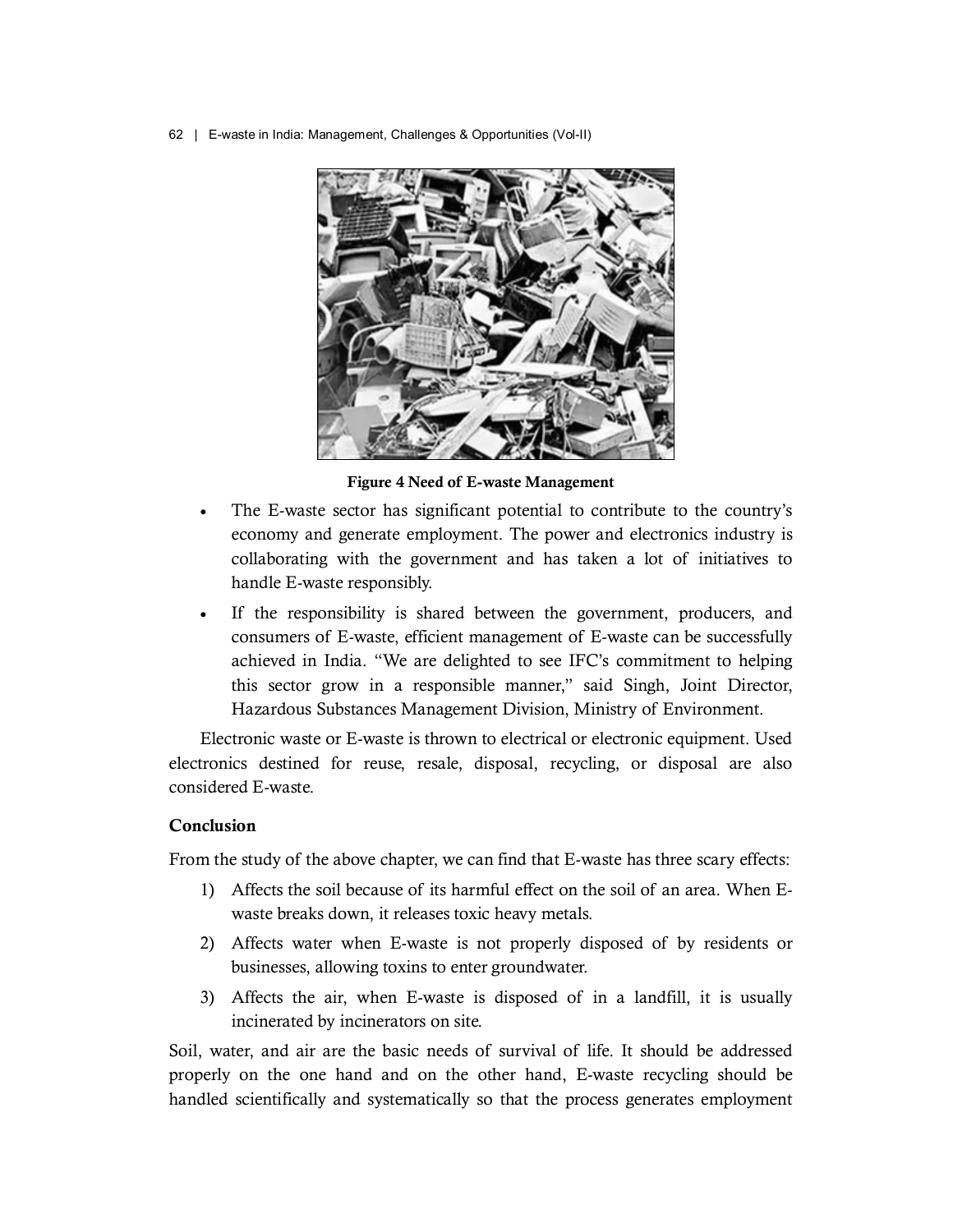opportunities for the development of the nation. It is very likely that the electronic waste sector in India will generate 4.5 lakh direct jobs and another 1.8 lakh jobs by 2025 in allied sectors of transport and manufacturing.

#### References

- "E-waste is releasing toxic chemicals into soil in India's metros, says study (2018)." Hindustan Times. 2018-02-27. Retrieved 2019-03-28.
- "India's 80%-surface water may be polluted, report by international body says –TOI," (2019). The Times of India. Retrieved 2019-03-28.
- Brigden, K. (2019). Recycling of electronic wastes in China and India: workplace and environmental contamination – Greenpeace. Retrieved 28 March 2019.
- Brune, M.N., Goldizen, F.C., Neira, M., Van den Berg, M., Lewis, N., King, M., Suk, W.A., Carpenter, D.O., Arnold, R.G. & Sly, P.D., (2013). Health effects of exposure to E-waste.<br>Lancet Global Health 1:e70.
- Chennai's soil, Delhi's air most contaminated due to high PCB concentration: study (2019), downtoearth.org.in. Retrieved 2019-03-28.
- Chatterjee, S., Kumari, A., & Jha, M.K. (2016). "Chapter "Sustainable recycling technology for electronic waste", in Sustainability in the Mineral and Energy Sectors." CRC Press, Taylor & Francis, London. https://www.taylorfrancis.com/chapters/edit/ 10.1201/9781315369853-11/ sustainable-recycling-technology-electronic-waste-sandipchatterjee-archana-kumari-manis-kumar-jha
- E-waste contaminating Delhi's groundwater and soil, (2019). Downtoearth.org. 23 March 2019.
- Grant, K., (2013). "Health consequences of exposure to E-waste: a systematic review, The Lancet. Global Health. 1 (6): e350-61. doi:10.1016/S2214-109X (13)70101-3. PMID 25104600. Retrieved 2019-03-27.
- Grant, K., Goldizen, F.C., Sly, P.D., Brune, M.N., Neira, M., Van den Berg, M. & Norman, R.E., (2013). Health consequences of exposure to E-waste: a systematic review. Lancet Global Health 1: e350-e361.
- India to generate over 5 million tonnes of E-waste next year, (2019), *ASSOCHAM-EY study-*The Asian Age. 2019-03-03. Retrieved 2019-03-26.
- Joon, V., Shahrawat, R., & Kapahi, M., (2017). "The Emerging Environmental and Public Health Problem of Electronic Waste in India". Journal of Health and Pollution. 7 (15): 1–7. doi:10.5696/2156-9614-7.15.1. ISSN 2156-9614. PMC 6236536. PMID 30524825.
- Maria, A.H. & Hari, K. (2019). "India finally has the plan to fight air pollution". Environmentalists Are Wary, The New York Times. ISSN 0362-4331. Retrieved 2019-03- 28.
- Monika, J. (2010). "E-waste management: As a challenge to public health in India". *Indian* Journal of Community Medicine. 35 (3): 382–5. doi:10.4103/0970-0218.69251. PMC 2963874. PMID 21031101.
- Pandit, V. (2016). "India likely to generate 5.2 million tonnes of E-waste by 2020: Study Business Line," The Hindu Business Line. Archived from the original on 12 July 2018.